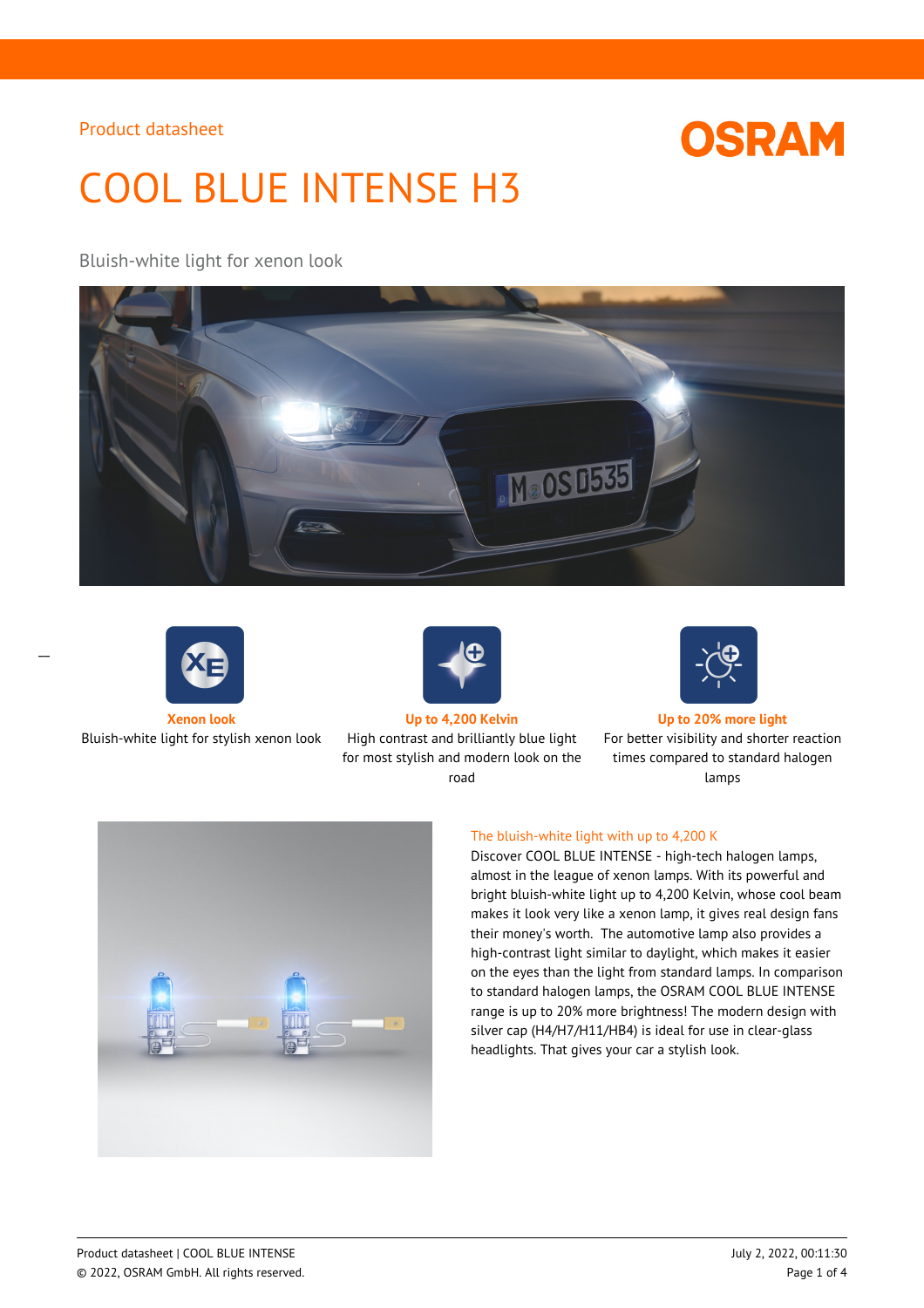### Technical data

## **Product information**

| Order reference                             | 64151CBI               |  |
|---------------------------------------------|------------------------|--|
| Application (Category and Product specific) | Halogen headlight lamp |  |

## **Electrical data**

| Power input         | 68 W $^{1)}$ |
|---------------------|--------------|
| Nominal voltage     | 12.0 V       |
| Nominal wattage     | 55.00 W      |
| <b>Test voltage</b> | 13.2 V       |

1) Maximum

 $\overline{a}$ 

## **Photometrical data**

| <b>Luminous flux</b>    | 1300 lm |  |
|-------------------------|---------|--|
| Luminous flux tolerance | ±15%    |  |
| Color temperature       | 4200 K  |  |

# **Dimensions & weight**



| <b>Diameter</b>       | $12.0$ mm |
|-----------------------|-----------|
| <b>Product weight</b> | 6.36q     |
| Length                | 42.0 mm   |

## **Lifespan**

| Lifespan B3 | 150 h |
|-------------|-------|
| Lifespan Tc | 250h  |

# **Additional product data**

| Base (standard designation) | PK22s |  |
|-----------------------------|-------|--|
|                             |       |  |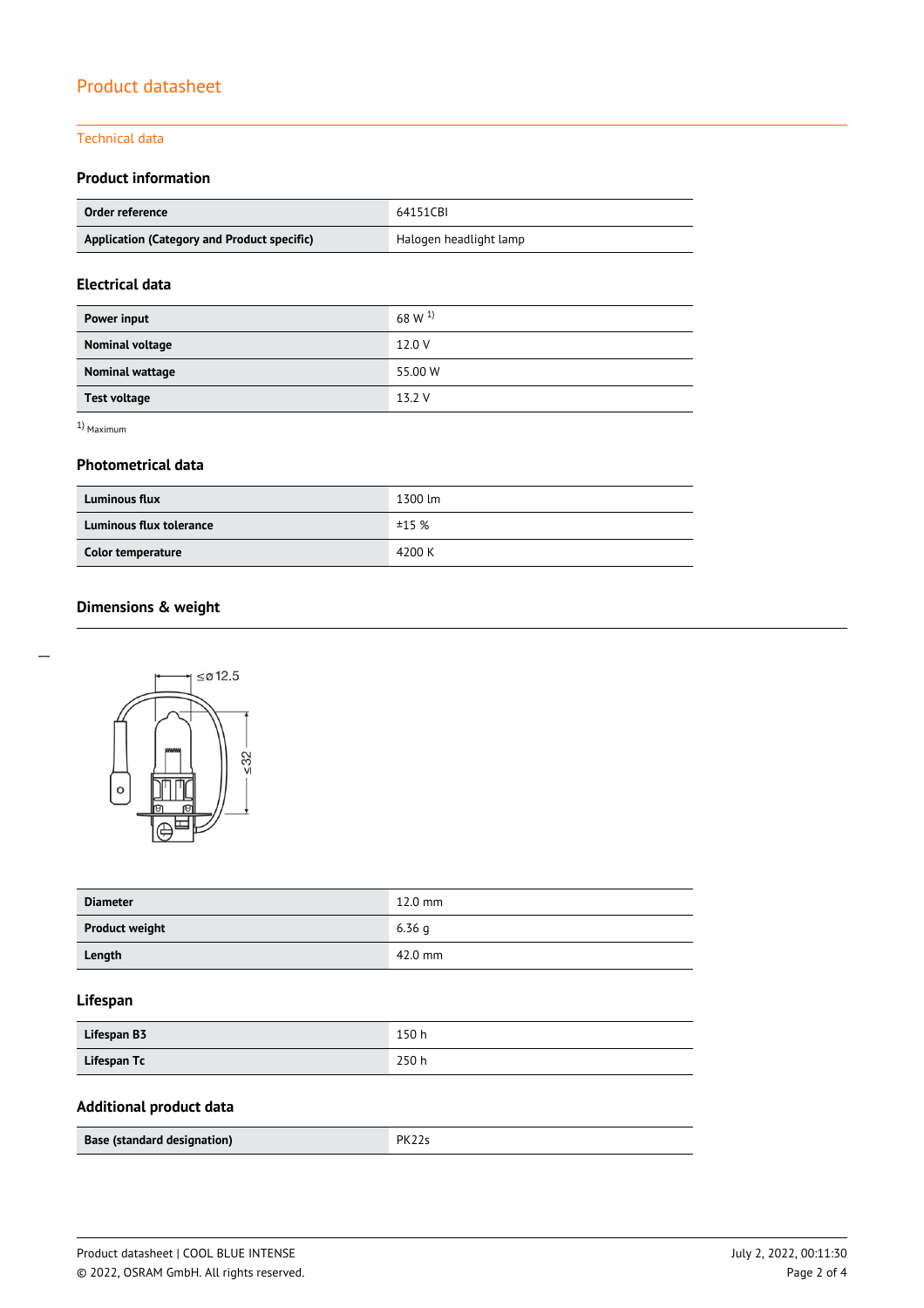### **Capabilities**

| <b>Technology</b>                       | HAL            |
|-----------------------------------------|----------------|
| Certificates & standards                |                |
| <b>ECE category</b>                     | H <sub>3</sub> |
| <b>Country specific categorizations</b> |                |
| Order reference                         | 64151CBI       |

# **Environmental information**

## **Information according Art. 33 of EU Regulation (EC) 1907/2006 (REACh)**

| Date of Declaration               | 19-01-2022                                                       |
|-----------------------------------|------------------------------------------------------------------|
| <b>Primary Article Identifier</b> | 4008321655462   4008321655493   4008321660381<br>  4052899481992 |
| Candidate List Substance 1        | No declarable substances contained                               |
| Declaration No. in SCIP database  | In work                                                          |

#### Logistical Data

 $\overline{a}$ 

| <b>Product code</b> | <b>Product description</b>                 | Packaging unit<br>(Pieces/Unit) | <b>Dimensions (length</b><br>x width x height) | <b>Volume</b>          | <b>Gross weight</b> |
|---------------------|--------------------------------------------|---------------------------------|------------------------------------------------|------------------------|---------------------|
| 4008321655462       | COOL BLUE INTENSE<br>H <sub>3</sub>        | Folding carton box              | $25$ mm $\times$ 23 mm $\times$<br>70 mm       | $0.04$ dm <sup>3</sup> | 8.00 <sub>q</sub>   |
| 4008321655479       | COOL BLUE INTENSE<br>H <sub>3</sub>        | <b>Bundle</b><br>10             | $68$ mm x 117 mm x<br>$52 \text{ mm}$          | $0.41$ dm <sup>3</sup> | 84.60 a             |
| 4008321655486       | <b>COOL BLUE INTENSE</b><br>H <sub>3</sub> | Shipping carton box<br>100      | $361$ mm x $122$ mm x<br>$122 \text{ mm}$      | 5.37 dm <sup>3</sup>   | 941.00 g            |

The mentioned product code describes the smallest quantity unit which can be ordered. One shipping unit can contain one or more single products. When placing an order, for the quantity please enter single or multiples of a shipping unit.

## Download Data

| <b>File</b>                                       |
|---------------------------------------------------|
| 360 Degree Image<br>COOL BLUE INTENSE H3 64151CBI |

#### **Application advice**

For more detailed application information and graphics please see product datasheet.